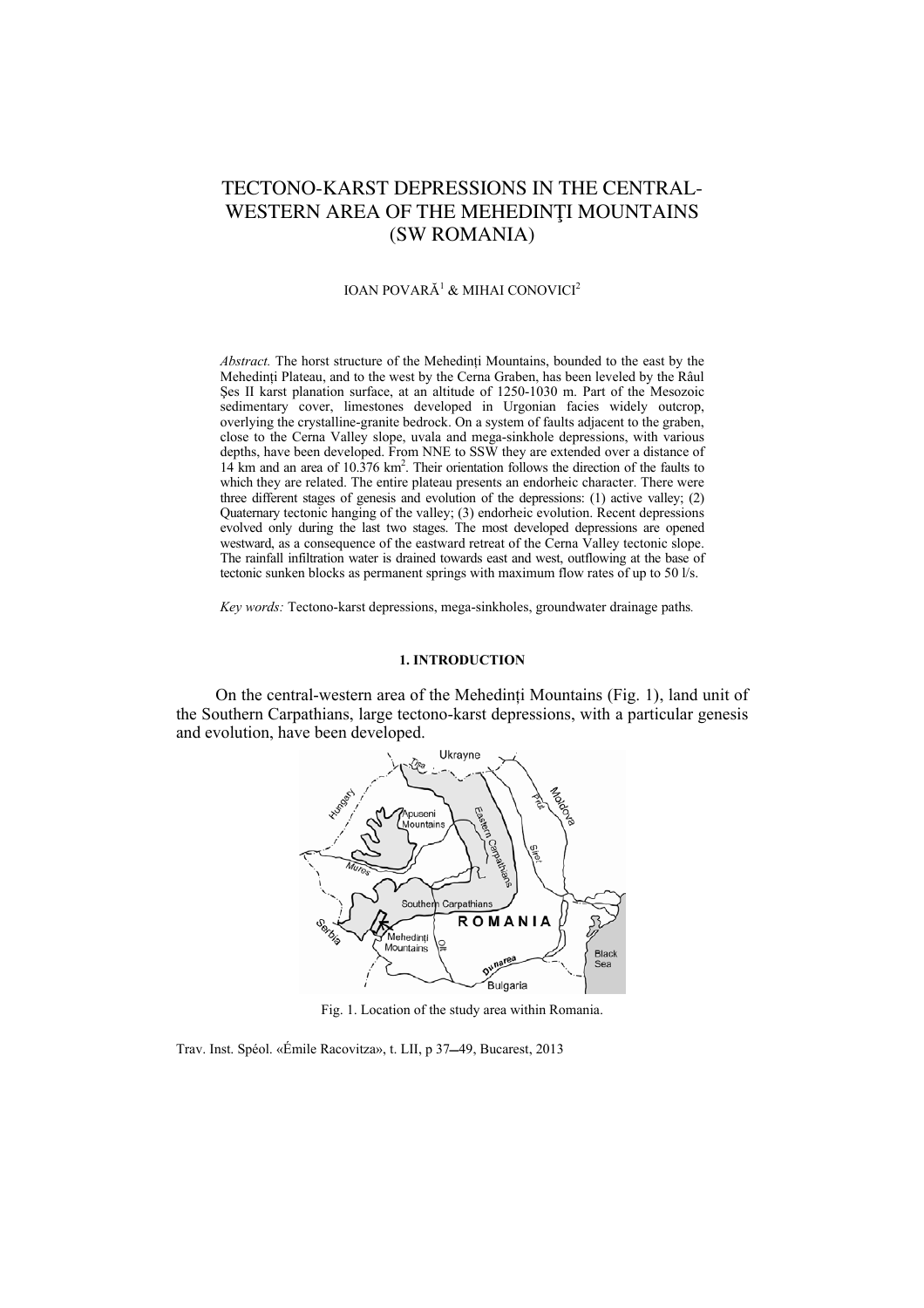The geological setting of the Mehedinți Mountains high plateau has been presented on medium-scale maps (sheet L-34-106-C, Baia de Aramă). More detailed geological/hydrogeological studies were carried out in the north (IANCU, 1976), east (PREDA et al., 1974; STĂNOIU, 1982) and west (NĂSTĂSEANU, 1982). VÂJDEA (1988) provided a general tectonic picture of the area, describing the main faults alignments.

The above-mentioned author presented the striking direction of the faults parallel to the Cerna Graben master-fault. Along the  $L_{31}$  fault, between two westside tributaries of the Cerna River – the creeks Arşasca (to the north) and Ţăsna (to the south) – there are 8 depressions, 120–380 m deep. The tectonics and the geological structure have influenced the slopes morphological evolution, the valleys hanging at hundreds of meters over the Cerna River (POVARĂ, 1999). The tectonics and the geological structure are also the main factors influencing the groundwater flow through limestones within this area (STĂNOIU & POVARĂ, 2000).

The tectono-karst depressions are bounded to the east and to the west by a row of limestone ridges, fragmented towards the Cerna River by shallow valleys (Fig. 2). A comprehensive description of these landforms was provided by SENCU [1975, 1981 (in MADELEINE ALEXANDRU et al.)]. The same author also explained the general processes which led to their genesis. The morphogenetic classification of the depressions was carried out by POVARĂ (2012). The rainfall water, infiltrated on the endorheic plateau from the upper area of the Mehedinti Mountains, is drained to the east and to the west, supplying either karst springs or outlet caves. The karst springs flow rate varies between 2-150 l/s.



Fig. 2. Aerial view of the tectono-karst depressions from the Mehedinţi Mountains plateau.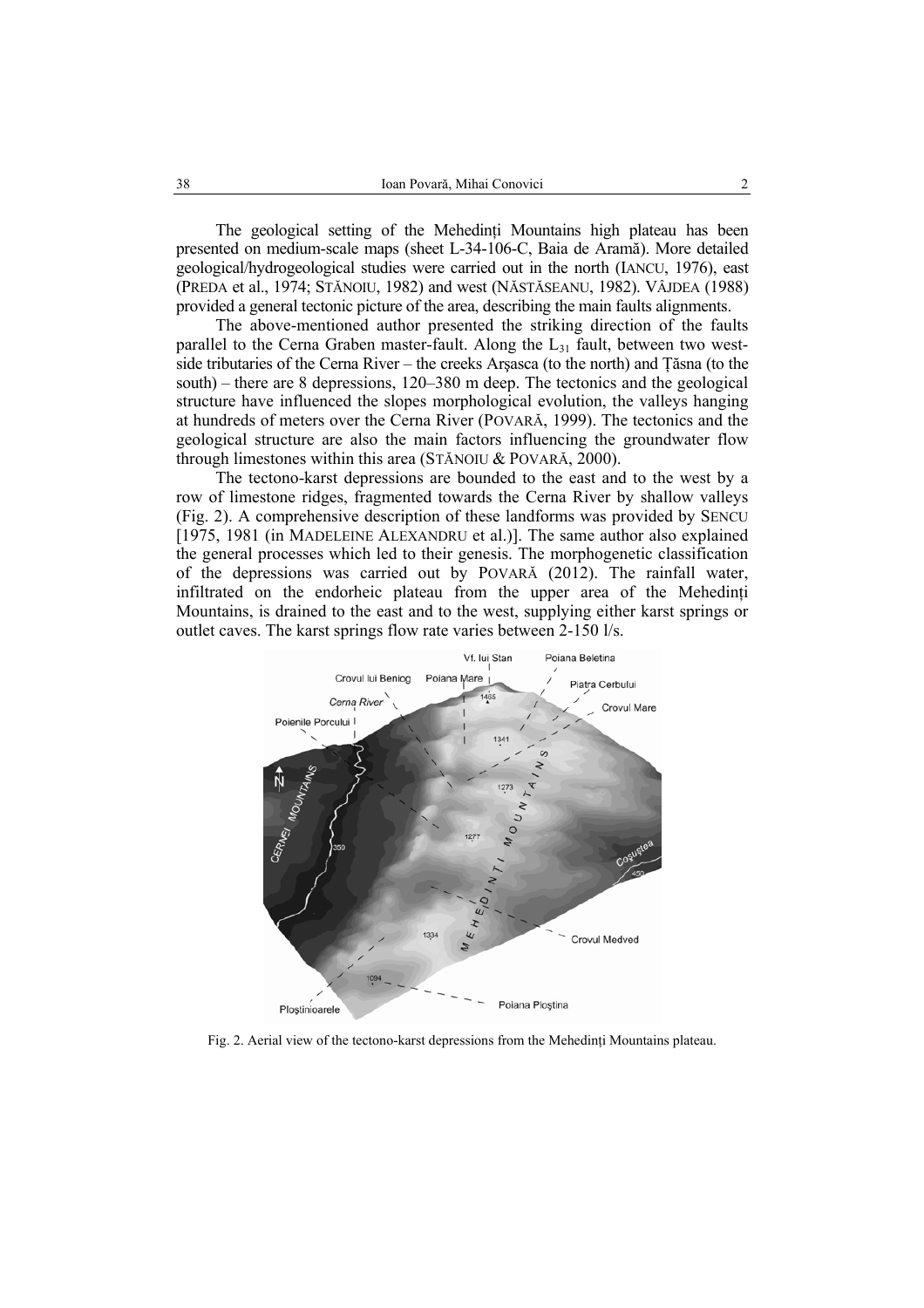e. On the depressions circumference there is a fragmented level of shoulders, located at 20-30 m, which can be linked to a slope break noticed on the longitudinal section of the valleys.

f. On Beletina, Crovul Mare and Crovul Medved depressions, run-off sporadically follows snow melting, and the water is drained towards swallow holes located close to the Cerna slope.

g. The slopes morphology is typical for the bare limestones, on which karren and chimneys steeper than  $45<sup>g</sup>$  have been developed. On Beletina, Crovul Mare, Crovul Medved and Poiana Balta Cerbului depressions, the slopes have been affected by gravitational processes or by shallow, dry karst valleys.

#### 3.2. MORPHOMETRIC FEATURES

The karst depressions characteristics vary in a very wide range (Table 1). The depth was established between the bottom and the saddle-shaped area which separates two adjacent depressions  $(h_1)$ , but also between the bottom and the altitude of 1250 m a.s.l., below which the karst processes have played an essential role  $(h_2)$ .

| <b>Depression</b>           | L<br>(m) | (m)      | Н<br>(m) | $h_1$ | Depth<br>(m)<br>h <sub>2</sub> | ╩    | $P_s^*$                  | $R_d$ **<br>$(L+1)$<br>$\overline{2}$ | R<br>(m) | S<br>(km <sup>2</sup> ) |
|-----------------------------|----------|----------|----------|-------|--------------------------------|------|--------------------------|---------------------------------------|----------|-------------------------|
| Poiana Beletina             | 2 1 2 5  | 875<br>1 | 1 1 9 4  | 56    | 56                             | 1.13 | 6.33                     | 11.200                                | 270      | 2.163                   |
| Poiana Piatra Cerbului      | 400<br>1 | 400      | 1 2 1 5  | 35    | 35                             | 3.5  | $\overline{\phantom{0}}$ | 3.150                                 | 264      | 1.013                   |
| Poiana Mare                 | 800      | 300      | 1 1 8 8  | 50    | 62                             | 2.66 | 6.40                     | 2.750                                 | 253      | 0.319                   |
| Crovul Mare                 | 800      | 500      | 1 0 2 0  | 85    | 230                            | 2.0  | 2.64                     | 5.525                                 | 326      | 2.108                   |
| Poienile Porcului           | 1600     | 450      | 1 0 9 0  | 45    | 160                            | 3.56 | 2.57                     | 4.610                                 | 170      | 1.510                   |
| Crovul lui Beniog           | 370      | 250      | 1 1 1 0  | 30    | 140                            | 1.48 | 3.4                      | 930                                   | 200      | 0.037                   |
| Crovul Medved               | 1 1 5 0  | 975      | 965      | 170   | 285                            | 1.18 | 3.64                     | 18.060                                | 360      | 2.137                   |
| Plostinioara de Jos         | 370      | 250      | 1 0 5 0  | 85    | 200                            | 1.48 | 2.33                     | 2.635                                 | 275      | 0.081                   |
| Plostinioara de Sus         | 375      | 190      | 1 1 1 8  | 20    | 132                            | 1.97 | 2.30                     | 565                                   | 207      | 0.071                   |
| Poiana Ploștina             | 700      | 520      | 1 0 9 4  | 115   | 156                            | 1.35 | 3.40                     | 7.015                                 | 240      | 0.937                   |
| Total $10.376 \text{ km}^2$ |          |          |          |       |                                |      |                          |                                       |          |                         |

## *Table 1*

Morphometric features of the karst depressions (parameters calculated according to Troester et al., 1984)

The landform energy was determined between the bottom and the maximum altitude recorded on the circumference.

The dimensions in horizontal projection were measured for the first plane which completely crossed the depression (Fig. 4).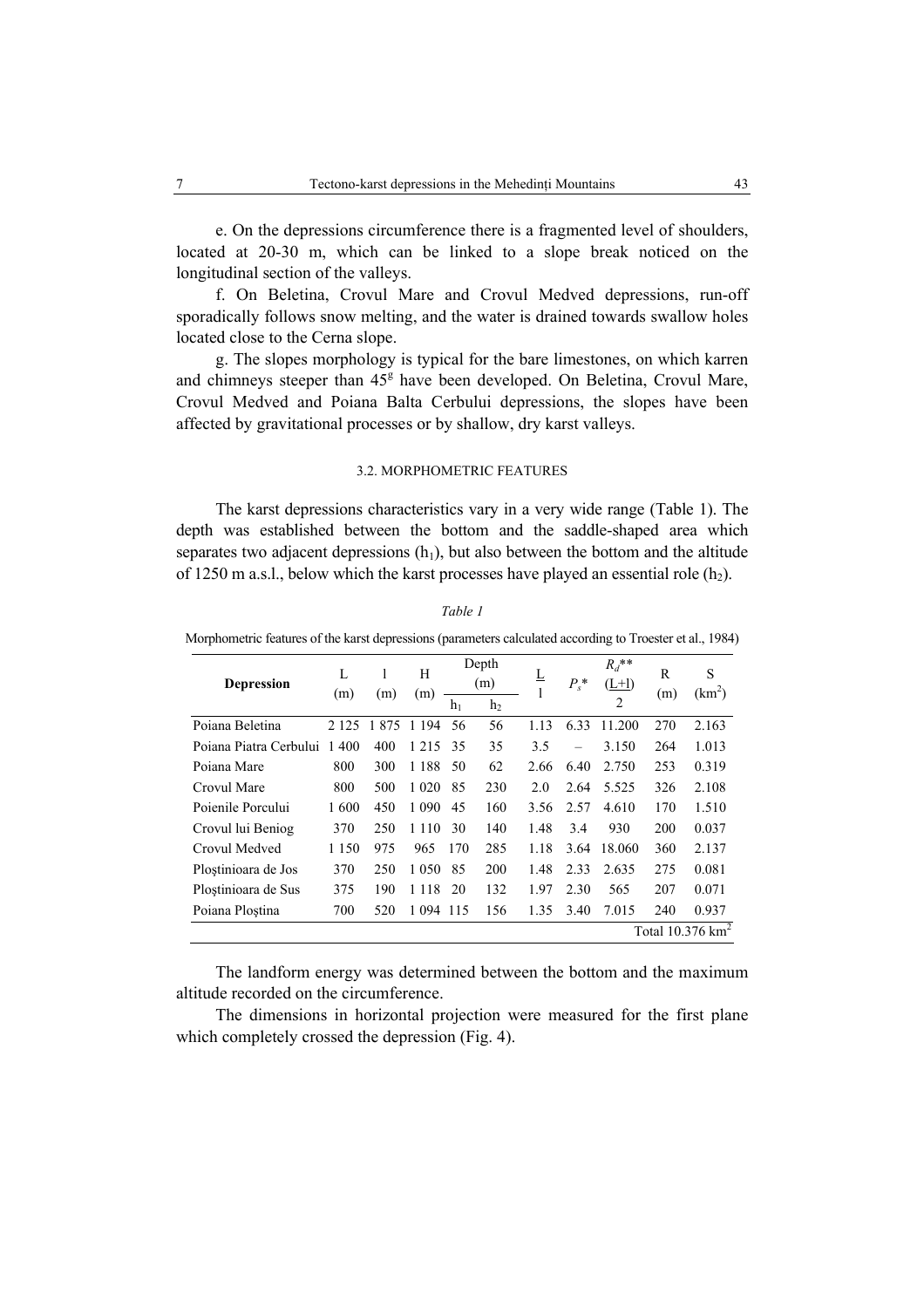

Fig. 4. Morphometric parameters of the tectono-karst depressions:  $L - \text{large axis}$ ; l – small axis; H – absolute altitude of the bottom;  $h_1$  – altitude difference between the depression close contour and its bottom;  $h_2$  – altitude difference between 1250 m a.s.l. and the depression bottom.

Analyzing the data presented in Table 1, it can be remarked that most depressions are karst megaforms, developed on  $0.3$ -2.16 km<sup>2</sup>. Taking Poiana Beletina as an example, if we will also add its subunit – Poiana Piatra Cerbului – its total area will be  $3.176 \text{ km}^2$ . The altitude measured on the depressions bottom oscillates between 965-1215 m a.s.l., while their depth varies between 35-285 m, with respect to a hypothetical, initial surface, located at 1250 m a.s.l. (Fig. 5). Thus, their deepening rate was very different.



Fig. 5. Longitudinal section across the tectono-karst depressions from the Mehedinţi Mountains, between Vârful lui Stan and the Ţăsna Valley: 1. Section line across the depressions; 2. Section line across the eastern ridges; 3. Section line across the western ridges; 4. Decalcification clay; 5. Quaternary detrital deposits; 6. Flysch patches on the depressions walls. It can be noticed that the line of the eastern ridges is 100–200 meters higher than that of the ridges neighbouring the depressions towards the Cerna Valley.

The symmetry index  $(I<sub>s</sub>)$  calculated for Crovul Medved, without considering its two lateral subunits, is 1.5, while taking them into account it increases up to 1.92. Both values are typical for the landforms developed along a preferential direction. The  $I_v$  index = 1.13 calculated for Poiana Beletina leads to a false picture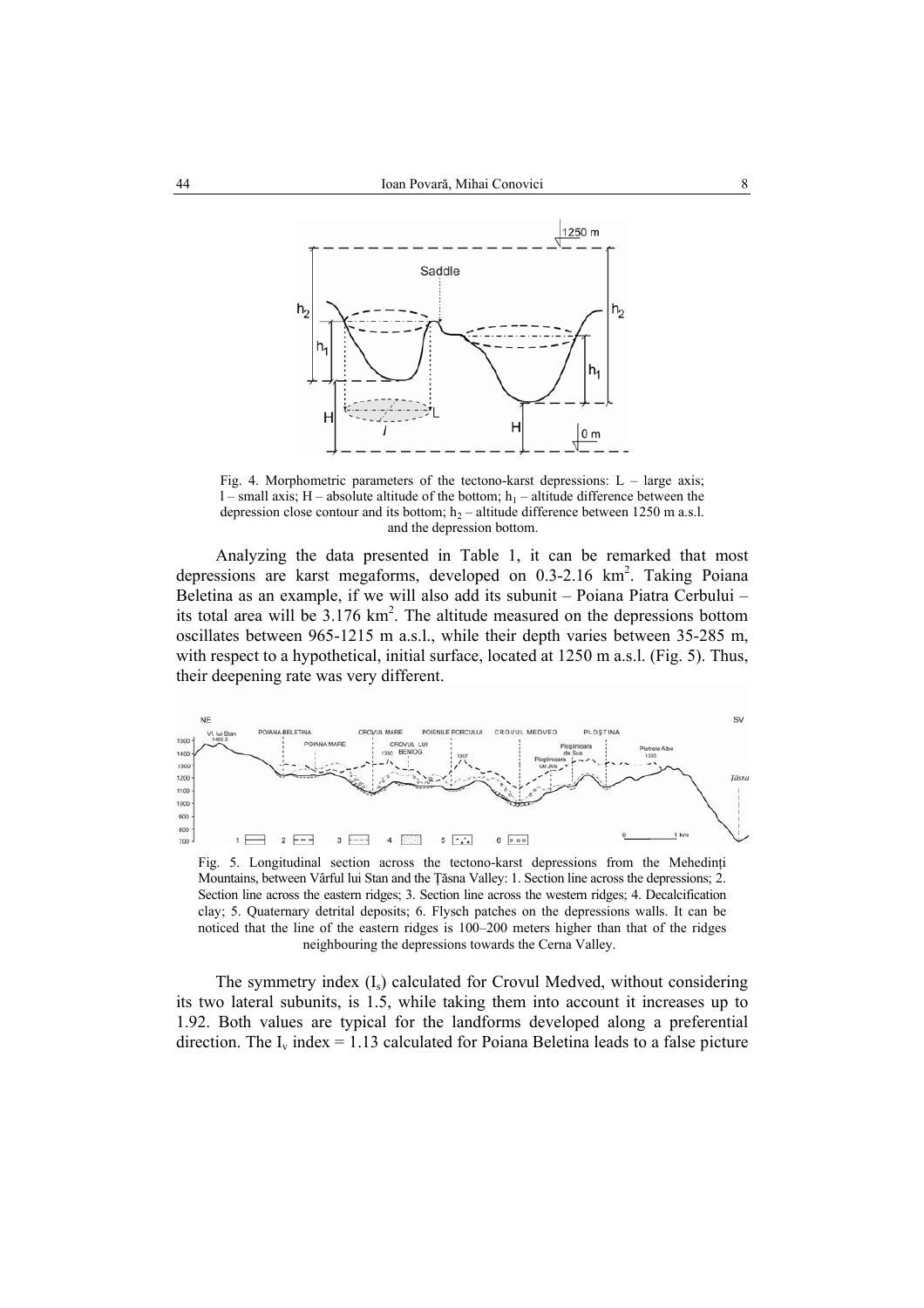of the depression, denoting a nearly circular form. The image has been corrected by the product of symmetry ( $P_s = 6.33$ ), indicating an irregular form, with an eccentric intersection point of the axes. The case of Poiana Mare  $(P_s = 6.40)$  is similar.

## 3.3. DEPRESSIONS MORPHOGENESIS

The depressions genesis was explained by SENCU as related to the widening of a gravitational traction fracture, parallel to the Cerna slope, by the limestone dissolution and gelifraction processes (SENCU, in MADELEINE ALEXANDRU et al., 1981). We cannot agree with this hypothesis, since the gravitational traction did not caused the distension of a rock fracture. It should be considered a force which has only amplified the distension of the  $L_{31}$  fault main plane, along which the depressions have been developed. Moreover, at the scale chosen by the author, which implies a length of 6 km and a depth of hundreds of meters, the gelifraction influence should be excluded, since the upper part of the fault plane has been covered by a detrital deposit that protects it from the effects of the negative temperatures. Instead, the gelifraction can be regarded as a process which caused the mechanical widening of open fissures, influencing the evolution of the karst and mechanical slope processes.

The depressions underwent three distinct evolutive stages.

*I. Active valley stage*, when the valley shoulders noticed on the longitudinal section were formed, and the lateral evolution of the slopes was initiated. This stage begins with the isostatic uplift of the bedrock along with the sedimentary cover.

*II. Tectonic hanging of the valley.* It is very probable that this process comprised two subphases, marked on the longitudinal section of the valleys by slope breaks at  $\pm 1100$  m and  $\pm 900$  m. The landforms have been modelled mainly by the karst processes, but also by the slope and fluvial processes. The vertical evolution of the karst processes has been favoured by a higher hydraulic conductivity, due to the "positive flower structure"-type faults (Fig. 6 and Fig. 7), related to the  $L_{31}$  fault, which allowed the formation of several depressions (Ploştinioarele, Poienile Porcului and Crovul lui Beniog) independently of the presence of pre-existent valleys. The run-off and the gravitational processes have reworked the flysch deposits, transporting the rock fragments towards the newly formed depressions. The run-off water amount, influenced both by the climate and by the lithology (the water being supplied from either karst springs or flysch outcropping areas), led to a more active vertical evolution within Crovul Mare and Crovul Medved. The other depressions have evolved slower, only by karst denudation and slope processes. The climate change at the end of the Pliocene caused a decrease in the rainfall amount and, as such, of the run-off and karst denudation intensity.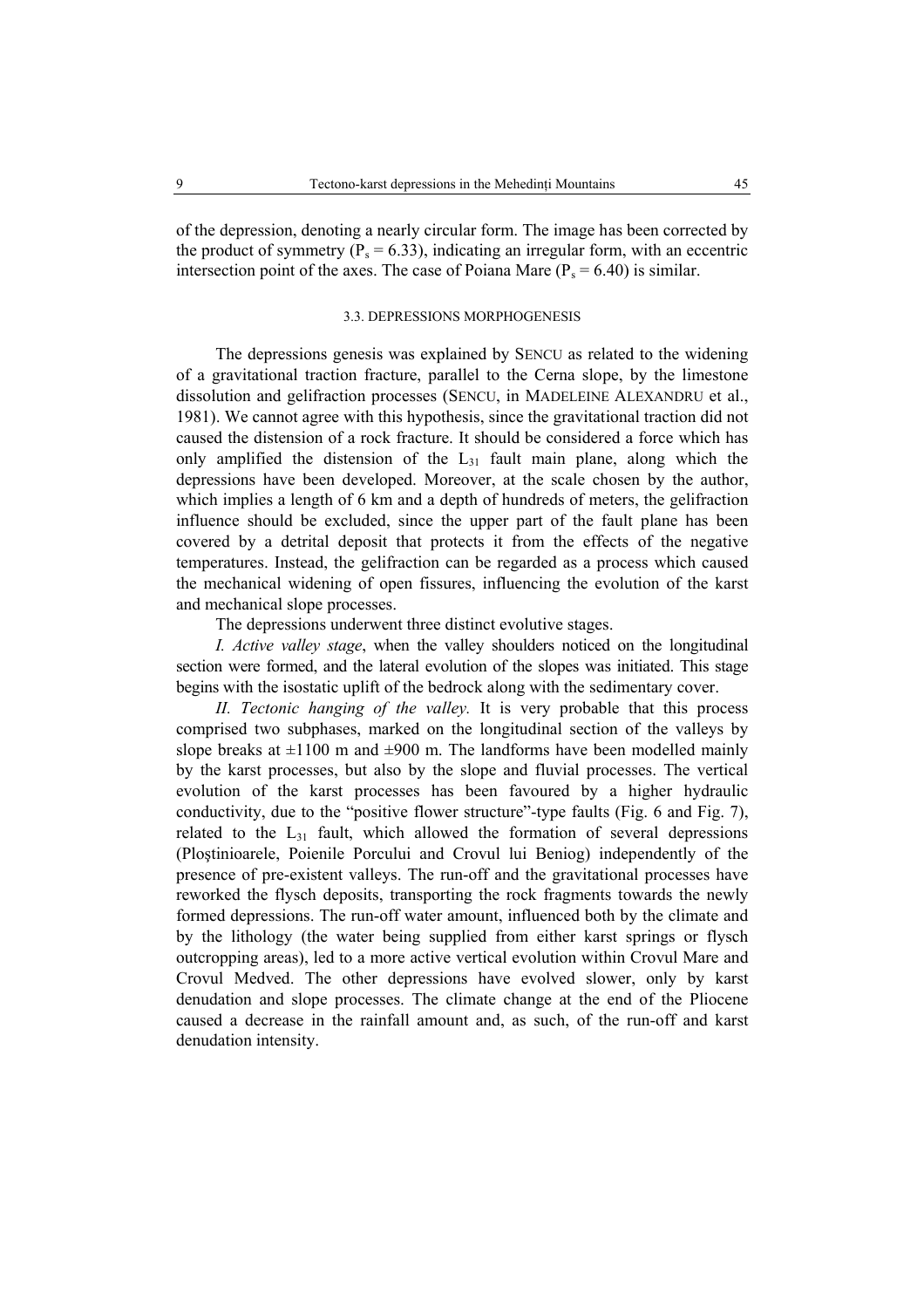

Fig. 6. Distribution of secondary folds and faults, in an ideal rightlateral strike-slip fault system, in the context of transpressional tectonics (according to Fossen, 2010). a. Negative flower structure; b. Positive flower structure. 1. Urgonian (Lower Cretaceous) limestones; 2. Granite bedrock; 3. Strike-slip fault; 4. Brittle deformation of limestones.



Fig. 7. General tectonic cross-section of the Mehedinti Mountains: 1. Upper Cretaceous (Wildflysch Formation); 2. Nadanova Formation; 3. Urgonian limestones; 4. Proterozoic granite bedrock; 5. Geological boundary; 6. Fault; 7. Strike-slip displacement on fault; 8. Overthrust; MF – Master-fault of the Cerna Graben; BF – Border-fault of the Cerna Graben.

*III. Endorheic evolution stage*, the actual one, implies a complete subterranean water drainage, while the depressions evolution is mostly controlled by non-karst processes. All the swallow holes noted within the depressions are only 3-4 m deeper than the old river beds, indicating that this stage was recently initiated. It should be considered that after the tectonic slope formation, this has constantly retreated towards east, continuously affecting old valley sectors and water divides. Only the upper reaches of 1.5-2 km previously longer creeks are still preserved. The rapid slope retreat, influenced by the Cerna River proximal location, at hundreds of meters below it, has strongly modified the aspect of the longitudinal section. It should be admitted that the left slope of the Cerna Valley underwent a very fast uplift, which has highly influenced the present-day valleys.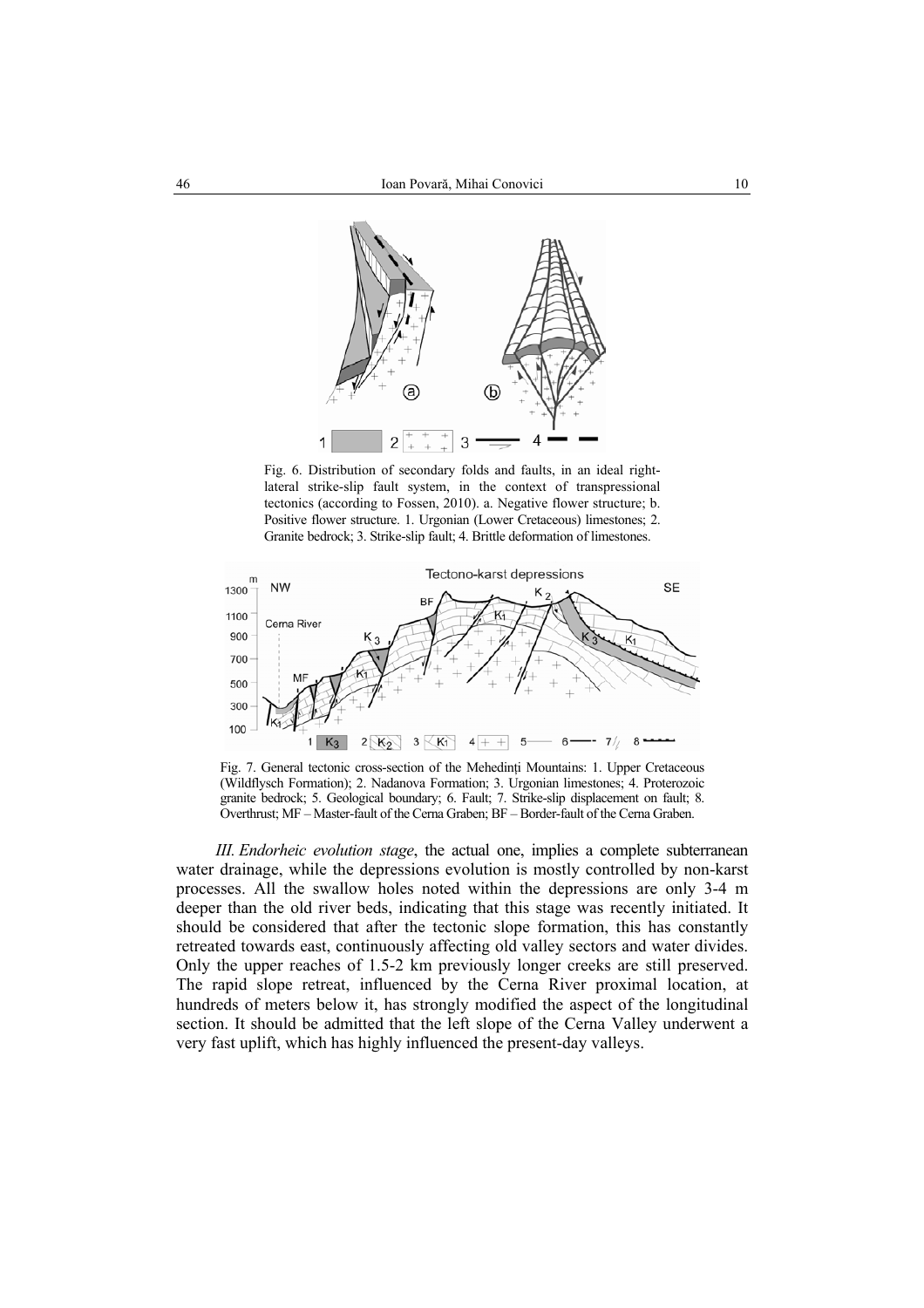#### 3.4. MORPHOGENETIC CLASSIFICATION OF THE DEPRESSIONS

According to SENCU (1975), the above-described depressions can be grouped in three distinct categories: poljes, uvalas and sinkholes.

The classification of the poljes is controversial. GAMS (1978) applied three previously used criteria:

a. subhorizontal bottom, developed either on bedrock or unconsolidated sediments, with or without one or two terraces. The flat aspect of the bottom may be due to Pliocene or Quaternary detrital deposits, which cover older karst landforms (MIJATOVICI, 1984)<sup>1</sup>;

b. closed, endorheic basin, bounded at least on an edge by steep slopes;

c. karst drainage.

Even if it could evolve to such a landform, none of the previously presented depressions meets the criteria to be considered a polje or the features of the karst catchment depressions, thoroughly described from the Pădurea Craiului Mountains (RUSU, 1988). The Beletina Depression is widely opened towards the Cerna slope, but it is followed by gorges and steps. They represent relict valleys, cut downstream and remodelled by karst and slope processes, with a recent (postglacial) karst drainage. If the Cerna slope retreat will be slower than the karst denudation, Beletina will evolve to a border or structural polje2. Currently, it cannot be regarded as a polje.

Crovul Mare (Photo 2) and Crovul Medved are complex landforms, more evolved than a sinkhole or a mega-sinkhole, both of them being followed eastward by a short, but well developed valley. The evolution of these landforms are controlled less by the karst denudation than by the fluvial and slope processes. They are former karst depressions, remodelled by recent morphogenetic processes.

Poiana Mare and Poienile Porcului are uvalas, the first being less evolved than the second one, which is much deeper and already regressively affected by the valleys formed on the Cerna slope.

Poiana Ploştina, the best outlined depression, which, being covered by a forest, is also the least affected by slope processes, is a mega-sinkhole opened by a slope valley, while Crovul lui Beniog is a mega-sinkhole as well.

## **4. CONCLUSIONS**

On the Urgonian limestones from the central area of the Mehedinți Mountains, bounded eastward by the Mehedinti Plateau, and westward by the Cerna Graben, on a total area of  $10.376 \text{ km}^2$ , 8 tectono-karst depressions, uvalas and mega-sinkholes,

 $\frac{1}{1}$ <sup>1</sup> The author mentions Duvanjsko Polje, on which the boreholes have crossed 2,000 m thick, continental and lake. Neogene deposits.

Gams (1978) identified five types of poljes: (1) *border poljes*; (2) *piedmont poljes*; (3) *structural poljes*; (4) *overflow poljes*; (5) *baselevel or water table poljes*. Ford & Williams (1992) joined the types 1-2 and 3-4, due to the insignificant differences between them, defining three types: (1) *border poljes;* (2) *structural poljes;* (3) *baselevel poljes*.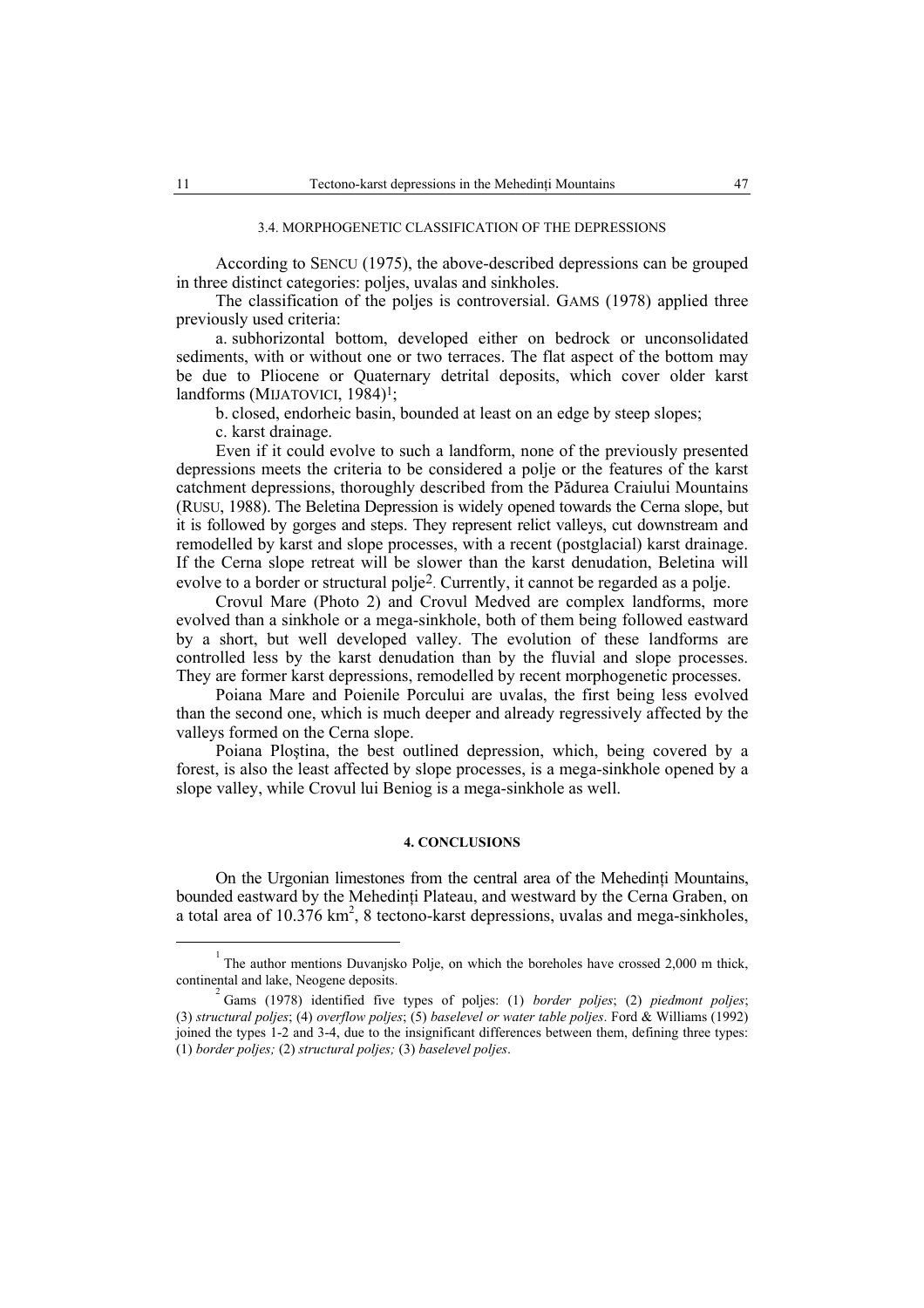have been developed. The morphogenetic processes have been influenced by the major fault related to the Cerna Graben fault (which formed a positive flower structure), by the dissolution processes undergone by the Lower Cretaceous limestones, by the gravitational distension and by the gradual retreat of the Cerna slope. The genesis and the evolution of the depressions comprised three stages: (1) active valley, (2) tectonic hanging of the valley, as a consequence of the Cerna River deepening during the Quaternary, controlled by a landform energy of more than 800 m, and (3) a slow endorheic evolution, caused by the lack of run-off. There is a single depression – Poiana Beletina – which illustrates all the evolutive stages, the other mentioned landforms denoting only the stages 2 and 3.

#### **REFERENCES**

- ALEXANDRU, MADELEINE, BADEA, L., BUZA, M., DINU, MIHAELA, DRUGESCU, C. & SENCU, V., *Cerna Valley. Geographical Study*. Romanian Academy Publishing House, Bucharest, 1981 (In Romanian).
- BANDRABUR, G., POVARĂ, I. & BANDRABUR, RĂDIŢA, *Mehedinţi Mountains and Plateau*, in: *Karst Hidrogeology of Romania* (Orăşeanu, I., Iurkiewicz, A., eds.), 121–136. Pentaprint Printing House, Bihor, 2010.
- CONOVICI, M., POVARĂ, I., ORĂŞEANU, I. & MARIN, C., *Geological and hydrogeological features of Cerna Valley (Arşasca-Iuta area, SW Romania)*, Carpathian Journal of Earth and Environmental Sciences, **8**, 3, 219–230, 2013.
- FORD, D. C. & WILLIAMS, P. W., *Karst Geomorphology and Hydrology*. John Wiley & Son Ltd., Chapman & Hall, 562 p., 2007.
- FOSSEN, H., *Structural Geology*. Cambridge University Press, 480 p., 2010.
- GAMS, I., *The polje: the problem of its definition*. Zeitschrift für Geomorphology, **22**, 170–181, 1978.
- IANCU, VIORICA, *Observation of structural relations of the parties on the middle course of the Cerna Valley (Caraş-Severin Province)*. *D. S. Inst. Geol.,* **LXIII**, 39–56, 1976 (In Romanian).
- MIJATOVIC, B. F., *Karst poljes in Dinarides*. Hydrogeology of the Dinaric Karst, International Contributions to Hydrogeology, **4**, 87–109, 1984.
- NĂSTĂSEANU, S., *Géologie de Monts Cerna*, **LIV**, 153–280, *Inst. Géol. Géoph.,* Bucharest, 1980.
- NĂSTĂSEANU, S., *The Upper Cretaceous from the Cerna Valley and new data on the tectonics of the Cerna Mountains.* D. S. Inst. Geol., **LIII,** 1, 401–411, Bucharest, 1967.
- NICULESCU, GH., *Godeanu Mountains. Geomorphological Study*. Romanian Academy Publishing House, Bucharest, 240 p., 1965 (In Romanian).
- PONTA, GH., POVARĂ, I., ISVERCEANU, E.G., ONAC, B.P., MARIN C. & TUDORACHE, A., *Geology and dynamics of underground waters in Cerna Valley/Băile Herculane (Romania)*. Carbonates and Evaporites, **28**, 1–2, 31–39, 2013.
- POVARA, I., *Note sur la circulation souterraine des eaux dans les calcaires du bassin de Cerna.*  Trav. Inst. Spéol. "Emile Racovitza", **XIX**, 237–241, 1980.
- POVARA, I., *Considérations hydrogéologiques sur les Monts Mehedinti, Roumanie, I. Partie méridionale*. Trav. Inst. Spéol. "Emile Racovitza", **XXXII**, 215–227, 1993.
- POVARĂ, I., *Morphological features of the Cerna Basin, related to lithology and geological structure*. Ann. Univ. Spiru Haret – Geography, **2**,146–152, Bucharest, 1999 (In Romanian).
- PREDA, I., Conovici, M. & Conovici N., *Hydrogeological and geological-technical data on the Isverna-Nadanova area (Mehedinţi County)*. Ann. Univ. Buc., **XXIII**, 87–98, Bucharest, 1974 (In Romanian).